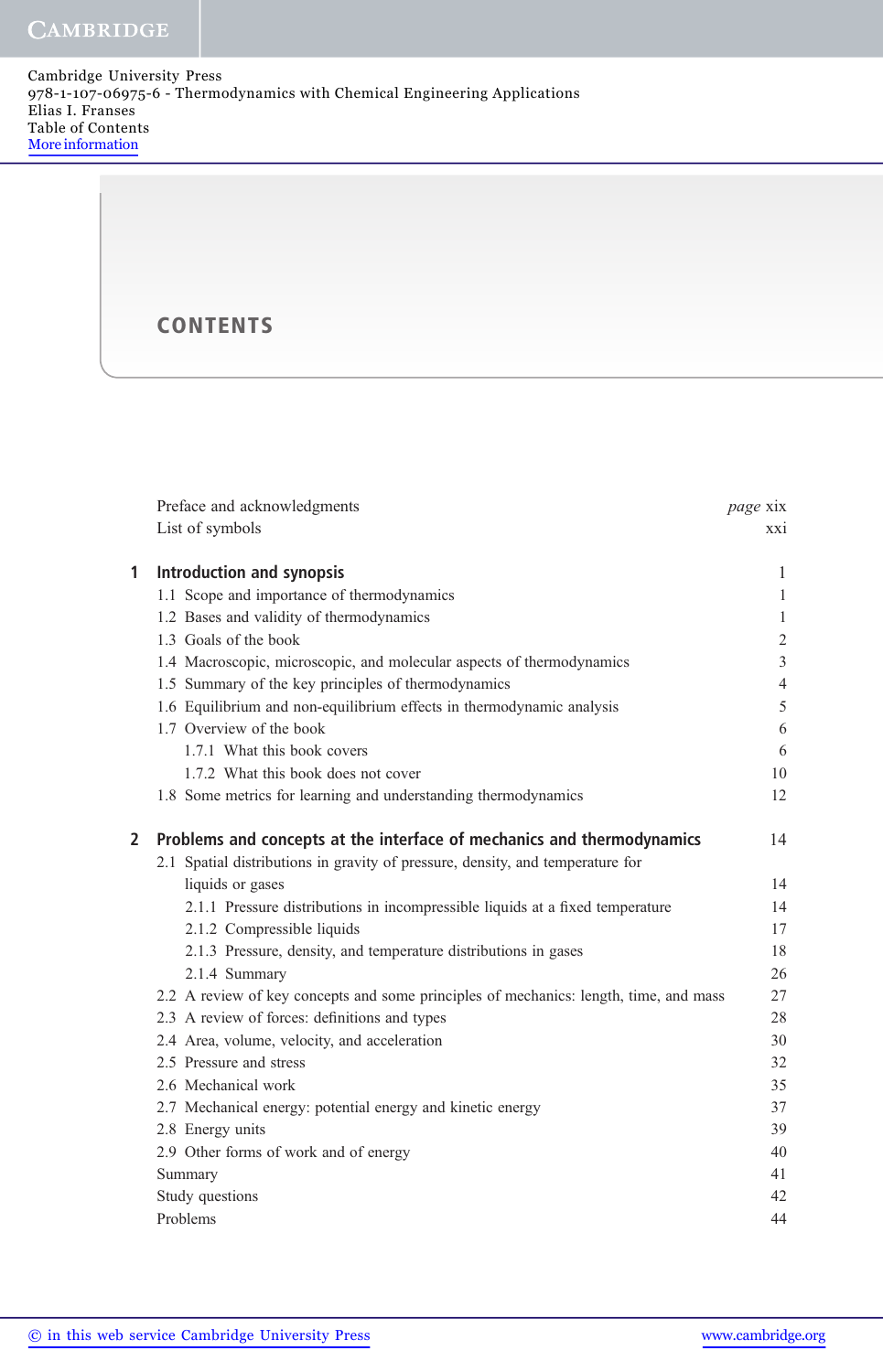### x Contents

| 3 | Phases, interfaces, dispersions, and the first three principles of thermodynamics                | 47  |
|---|--------------------------------------------------------------------------------------------------|-----|
|   | Introduction<br>3.1                                                                              | 47  |
|   | 3.2<br>"Equilibrium" and "non-equilibrium" phases                                                | 47  |
|   | Types of phases: gases, liquids, and solids<br>3.3                                               | 50  |
|   | 3.3.1 Amorphous solid phases                                                                     | 52  |
|   | Other types of phases: liquid crystals<br>3.4                                                    | 53  |
|   | Phase transitions and phase equilibria<br>3.5                                                    | 55  |
|   | Phase boundaries, interfacial regions, interfaces, and surfaces<br>3.6                           | 58  |
|   | 3.7<br>Biphasic dispersions, colloidal dispersions ("colloids") and dispersions of nanoparticles | 59  |
|   | Extensive and intensive properties of a phase<br>3.8                                             | 61  |
|   | The first two major principles of thermodynamics<br>3.9                                          | 61  |
|   | 3.10 The Zeroth Law and the concept of the empirical temperature $\theta$                        | 62  |
|   | 3.11 Equations of state                                                                          | 65  |
|   | 3.12 Ideal gas temperature                                                                       | 66  |
|   | Summary                                                                                          | 67  |
|   | Study questions                                                                                  | 67  |
|   | Problems                                                                                         | 69  |
| 4 | Internal energy, the First Law, heat, conservation of total energy,                              |     |
|   | mass and energy balances, enthalpy, and heat capacities                                          | 70  |
|   | 4.1 Internal energy, U, the First Law, and heat                                                  | 70  |
|   | 4.1.1 Joule's experiments. Evidence for the existence of internal energy                         | 70  |
|   | 4.1.2 The first postulate of the First Law                                                       | 71  |
|   | 4.1.3 The first generalization of the First Law and the principle of conservation                |     |
|   | of total energy                                                                                  | 72  |
|   | 4.1.4 Definition and measurement of heat, $Q$ , and further generalizations of the First Law     | 72  |
|   | 4.1.5 Generalized First Law and generalized energy conservation principle for                    |     |
|   | closed systems in time derivative form and in differential form                                  | 75  |
|   | 4.1.6 Exact differentials of state thermodynamic functions and inexact                           |     |
|   | differentials of path-dependent thermodynamic quantities                                         | 76  |
|   | 4.2 Convection of energy, convective heat transfer, and mass/energy balances                     |     |
|   | for open systems                                                                                 | 83  |
|   | 4.2.1 Convection of energy                                                                       | 83  |
|   | 4.2.2 Mass and energy balances for open systems. Elementary coverage                             | 84  |
|   | 4.2.3 Mass and energy balances. Advanced treatment and use of the enthalpy function              | 89  |
|   | 4.2.4 Enthalpy function. Definition and measurement                                              | 92  |
|   | 4.3 Heat capacities                                                                              | 93  |
|   | 4.3.1 Definitions and measurements of heat capacities                                            | 93  |
|   | 4.3.2 Values of measured heat capacities for various systems, gases, liquids                     |     |
|   | and solids, and their interpretations                                                            | 95  |
|   | Summary                                                                                          | 99  |
|   | Study questions                                                                                  | 100 |
|   | Problems                                                                                         | 102 |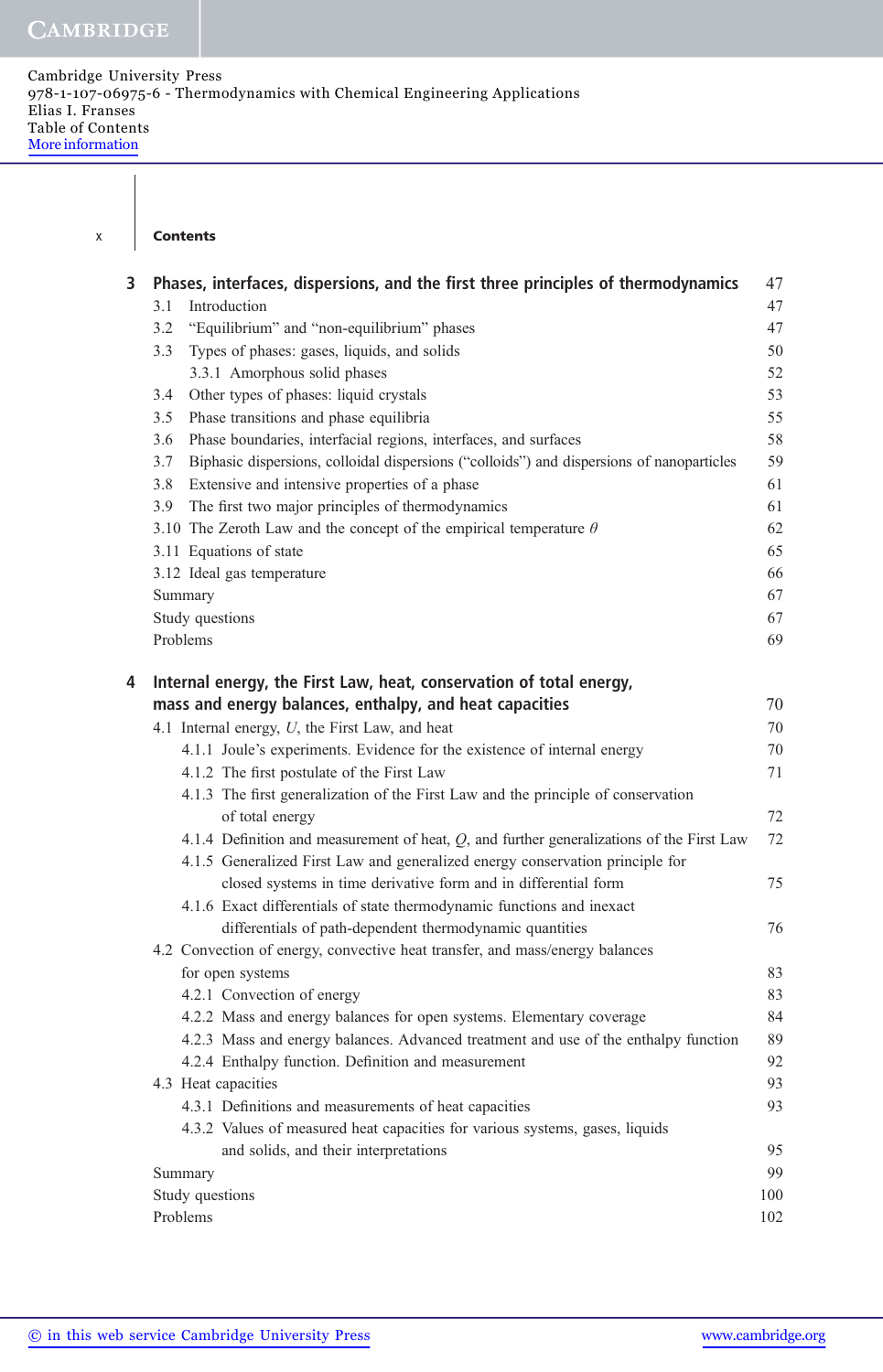|   |          | <b>Contents</b>                                                                    | xi  |
|---|----------|------------------------------------------------------------------------------------|-----|
| 5 |          | Equations of state for one-component and multicomponent systems                    | 103 |
|   | 5.1      | Introduction and measurements                                                      | 103 |
|   |          | 5.1.1 Examples of equations of state                                               | 104 |
|   | 5.2      | The ideal gas equation of state and its molecular interpretation                   | 105 |
|   | 5.3      | Nonideal gas equations of state: the van der Waals equation and its                |     |
|   |          | molecular interpretation                                                           | 109 |
|   |          | 5.3.1 Additional notes on the van der Waals equation of state                      |     |
|   |          | (for the advanced student)                                                         | 112 |
|   | 5.4      | Vapor pressure. Definition, measurements, and applications                         | 116 |
|   |          | 5.4.1 Definition and measurements                                                  | 116 |
|   |          | 5.4.2 Equations for $p^{\circ}(T)$                                                 | 117 |
|   |          | 5.4.3 Applications of vapor pressure data                                          | 118 |
|   | 5.5      | Use of the van der Waals equation of state to predict vapor pressures              |     |
|   |          | and molar volumes of vapor and liquid phases at equilibrium                        | 120 |
|   | 5.6      | Other equations of state for nonideal gases and vapor-liquid systems               | 122 |
|   | 5.7      | The corresponding states principle and generalized correlations for gases, vapors, |     |
|   |          | and liquids                                                                        | 125 |
|   | 5.8      | Equations of state for liquids and solids                                          | 126 |
|   | 5.9      | Specific volume and equation of state of one-component biphasic systems. Wet steam | 127 |
|   |          | 5.10 Partial pressures and ideal gas mixtures                                      | 129 |
|   |          | 5.11 Absolute and relative humidity of air                                         | 129 |
|   |          | 5.12 Ideal and nonideal gas, liquid, and solid solutions. Molar volume, volume     |     |
|   |          | of mixing, and partial molar volumes                                               | 131 |
|   |          | 5.13 Equations of state for gas mixtures and vapor-liquid biphasic mixtures        | 135 |
|   |          | Summary                                                                            | 135 |
|   |          | Study questions                                                                    | 136 |
|   | Problems |                                                                                    | 137 |
| 6 |          | Applications of the mass and energy balances and the equations of                  |     |
|   |          | state to several classes of thermodynamic problems                                 | 139 |
|   |          | 6.1 Introduction                                                                   | 139 |
|   |          | 6.2 Closed systems. Expansion of an ideal gas                                      | 140 |
|   |          | 6.3 Closed systems. Problems with nonideal gases, liquids, and wet steam           | 147 |
|   |          | 6.3.1 Isothermal, reversible, non-adiabatic expansion of a nonideal gas            | 147 |
|   |          | 6.3.2 Mixing in an isolated vessel                                                 | 147 |
|   |          | 6.3.3 Heating of a liquid in an electrical pot. The "coffee-pot" problem           | 150 |
|   |          | 6.4 Open systems at steady state or unsteady state. General guidelines             | 155 |
|   |          | 6.5 The "coffee-pot" problem for an open evaporating system                        | 157 |
|   |          | 6.6 Steady-state heat exchanger problems                                           | 158 |
|   |          | 6.6.1 Introduction and general equations                                           | 158 |
|   |          | 6.6.2 Cocurrent flow of ideal gases                                                | 159 |
|   |          | 6.6.3 Countercurrent flow of ideal gases                                           | 160 |
|   |          | 6.6.4 Cocurrent or countercurrent flow of liquids                                  | 160 |

 $\overline{\phantom{a}}$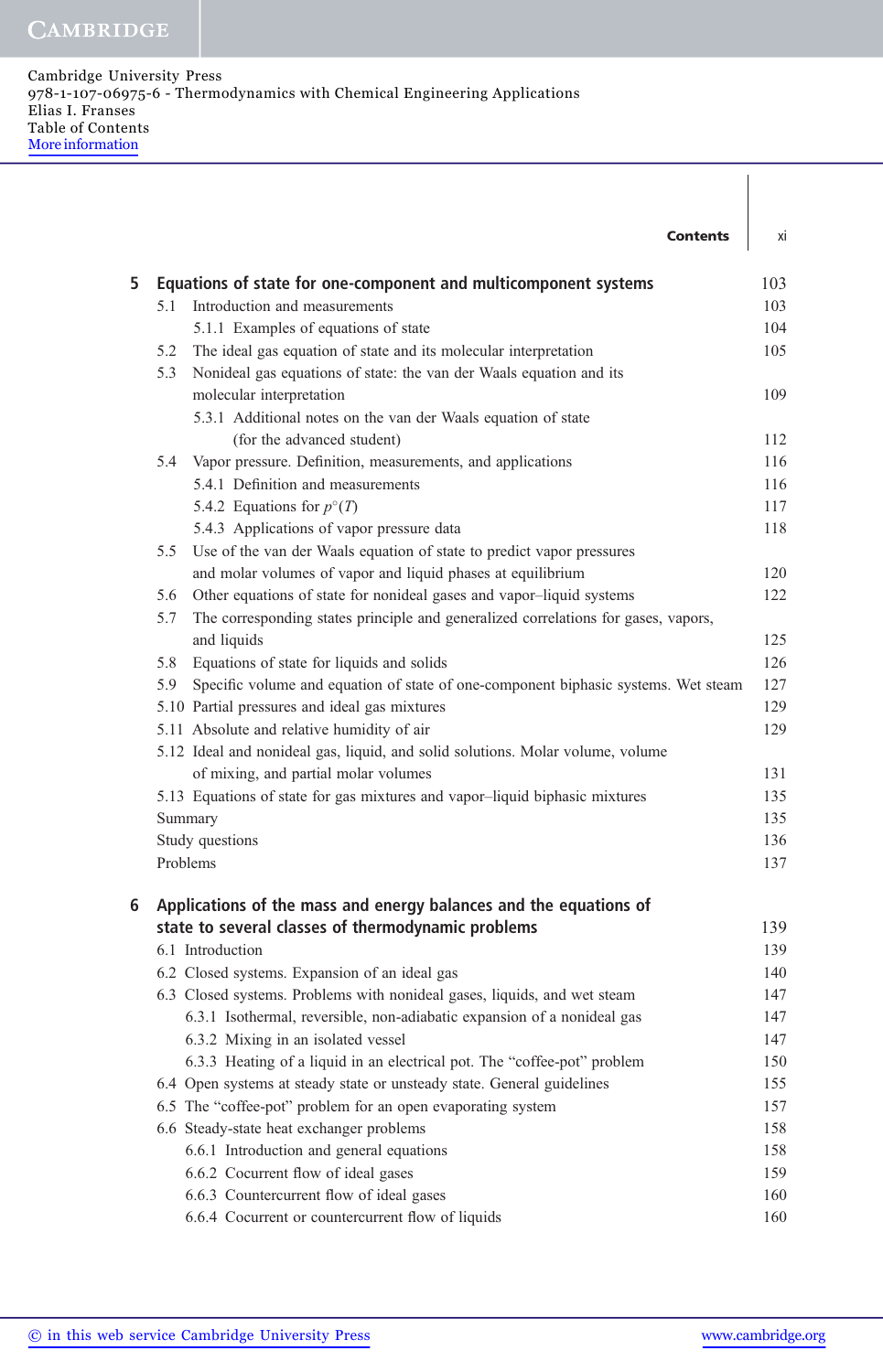### xii Contents

|   | 6.6.5 Heating of a liquid using steam as hot fluid                                        | 161 |
|---|-------------------------------------------------------------------------------------------|-----|
|   | 6.6.6 Heating using superheated steam with complex temperature patterns                   | 161 |
|   | 6.6.7 Determining heat transfer coefficients of heat exchangers                           | 162 |
|   | 6.7 Throttling processes                                                                  | 166 |
|   | 6.7.1 Overview and general equations                                                      | 166 |
|   | 6.7.2 Ideal gas                                                                           | 168 |
|   | 6.7.3 Nearly ideal gas                                                                    | 168 |
|   | 6.7.4 Wet steam at input, and a method for the determination of steam quality             | 169 |
|   | 6.8 Filling and emptying a tank with gases or liquids                                     | 170 |
|   | 6.8.1 Overview                                                                            | 170 |
|   | 6.8.2 Filling an empty tank with a gas from a gas source at constant properties           | 170 |
|   | 6.8.3 Other cases of tank filling or emptying                                             | 173 |
|   | Summary                                                                                   | 176 |
|   | Study questions                                                                           | 176 |
|   | Problems                                                                                  | 177 |
| 7 | The Second Law, absolute temperature, entropy definition and calculation,                 |     |
|   | and entropy inequality                                                                    | 181 |
|   | Introduction<br>7.1                                                                       | 181 |
|   | The experimental basis of, and need to develop, the Second Law of thermodynamics<br>7.2   | 182 |
|   | The first postulate or hypothesis of the Second Law. Efficiency of heat engines<br>7.3    | 185 |
|   | Idealized heat engines, the Carnot cycle, and quantitative treatment of the energy<br>7.4 |     |
|   | efficiency of heat engines                                                                | 186 |
|   | 7.5<br>The discovery of the thermodynamic temperature $T$ as a universal function of the  |     |
|   | empirical temperature $\theta$                                                            | 188 |
|   | The discovery that $T = T_{\text{ideal}}$ and measurement of T<br>7.6                     | 190 |
|   | Ideal and actual efficiency of heat engines<br>7.7                                        | 192 |
|   | Using heat engines in reverse. Refrigerators air-conditioners, and heat pumps<br>7.8      | 194 |
|   | The discovery of a new state function called entropy. Definition and measurement<br>7.9   | 198 |
|   | 7.10 Combination of the First and Second Laws. General method for calculating             |     |
|   | entropy changes                                                                           | 205 |
|   | 7.11 Entropy change for adiabatic reversible and for adiabatically irreversible           |     |
|   | processes in closed systems. The entropy inequality principle                             | 206 |
|   | 7.12 Summary of the various versions of the Second Law                                    | 207 |
|   | 7.13 Entropy inequality for open systems                                                  | 209 |
|   | Summary                                                                                   | 210 |
|   | Study questions                                                                           | 210 |
|   | Problems                                                                                  | 211 |
| 8 | Further implications of the Second Law. Introduction of the Helmholtz                     |     |
|   | free energy, Gibbs free energy, chemical potential, and applications to                   |     |
|   | phase equilibria, heat transfer, and mass transfer                                        | 213 |
|   | Introduction<br>8.1                                                                       | 213 |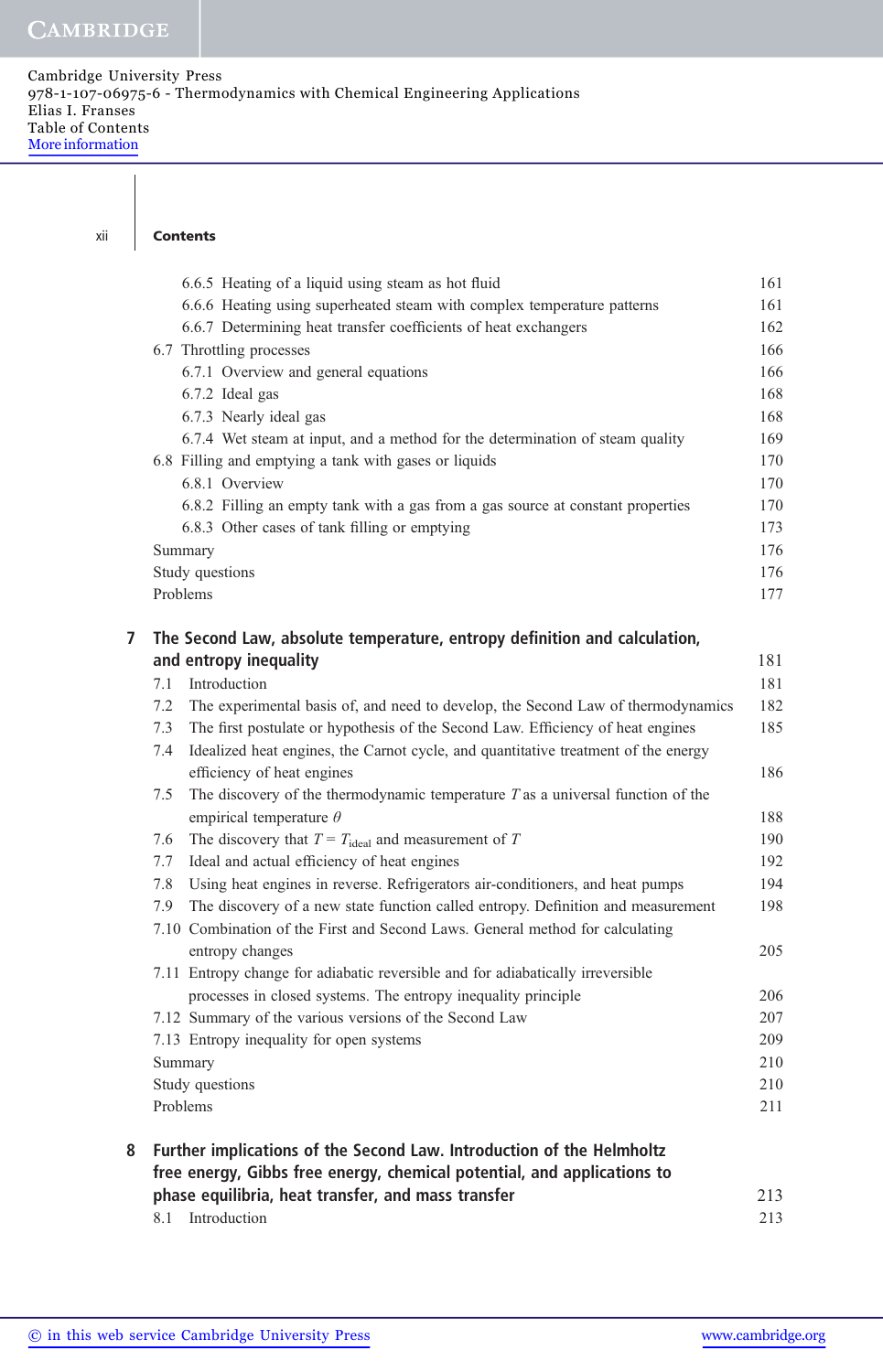# **CAMBRIDGE**

|   | <b>Contents</b>                                                                                  | xiii |
|---|--------------------------------------------------------------------------------------------------|------|
|   | First introduction of the Helmholtz and Gibbs free energy functions.<br>8.2                      |      |
|   | First and Second Laws combined in four versions                                                  | 213  |
|   | Dependence of S, U, H, A, and G on T, p, and V. Maxwell's relations<br>8.3                       | 215  |
|   | 8.3.1 Entropy vs. $p-V-T$                                                                        | 215  |
|   | 8.3.2 Internal energy vs. $p-\overline{V}-T$                                                     | 217  |
|   | 8.3.3 Enthalpy vs. $p-\overline{V}-T$                                                            | 219  |
|   | 8.3.4 Helmholtz free energy vs. $p-\overline{V}-T$                                               | 219  |
|   | 8.3.5 Gibbs free energy vs. $p-\overline{V}-T$                                                   | 220  |
|   | 8.3.6 Maxwell's relations                                                                        | 221  |
|   | 8.4<br>Application to the direction of heat transfer                                             | 221  |
|   | Direction and maximum possible work for systems at fixed $(m, T, V)$ or fixed $(m, T, p)$<br>8.5 | 223  |
|   | Applications to phase equilibria for one-component systems<br>8.6                                | 226  |
|   | The Clapeyron equation and the Clausius–Clapeyron equation. How the temperature<br>8.7           |      |
|   | of a phase transition varies with pressure, or how the boiling point varies with pressure        | 228  |
|   | Determination of vapor pressure in vapor-liquid equilibrium with Maxwell's<br>8.8                |      |
|   | equal area construction                                                                          | 229  |
|   | The First and Second Laws for an open multicomponent multiphase system.<br>8.9                   |      |
|   | Introduction of the concept of the chemical potential                                            | 231  |
|   | 8.10 Direction of mass transfer and phase equilibrium in one- and two-component                  |      |
|   | systems, in one or two phases                                                                    | 234  |
|   | 8.11 The Gibbs phase rule                                                                        | 236  |
|   | 8.11.1 Notes                                                                                     | 237  |
|   | 8.12 Some quantitative tests of the First and Second Laws                                        | 238  |
|   | Summary                                                                                          | 239  |
|   | Study questions                                                                                  | 240  |
|   | Problems                                                                                         | 242  |
| 9 | Thermodynamic fugacity, thermodynamic activity, and other thermodynamic                          |      |
|   | functions (U, H, S, A, G, $\mu_i$ ) of ideal and nonideal solutions                              | 243  |
|   | 9.1 Introduction                                                                                 | 243  |
|   | 9.2 Fugacity and fugacity coefficients of one-component gases, vapors, liquids, and solids       | 243  |
|   | 9.2.1 Introduction and definition of fugacity and fugacity coefficients                          | 243  |
|   | 9.2.2 Determination of fugacity of ideal gases, nonideal gases, and vapors                       | 245  |
|   | 9.2.3 Fugacity of liquids                                                                        | 247  |
|   | 9.2.4 Dependence of fugacity on temperature and pressure                                         | 248  |
|   | 9.2.5 Summary                                                                                    | 248  |
|   | 9.3 Internal energy and enthalpy of gases, liquids, and solid solutions                          | 249  |
|   | 9.4 Entropy and Gibbs free energy of ideal gases and nonideal gas, liquid,                       |      |
|   | and solid solutions. Fugacities and activities in solution                                       | 252  |
|   | 9.4.1 Introduction                                                                               | 252  |
|   | 9.4.2 Ideal gas mixtures                                                                         | 253  |
|   | 9.4.3 Fugacities and fugacity coefficients of components of nonideal gas mixtures                | 255  |
|   | 9.4.4 Activities of components in solution and the Lewis and Randall rule                        | 256  |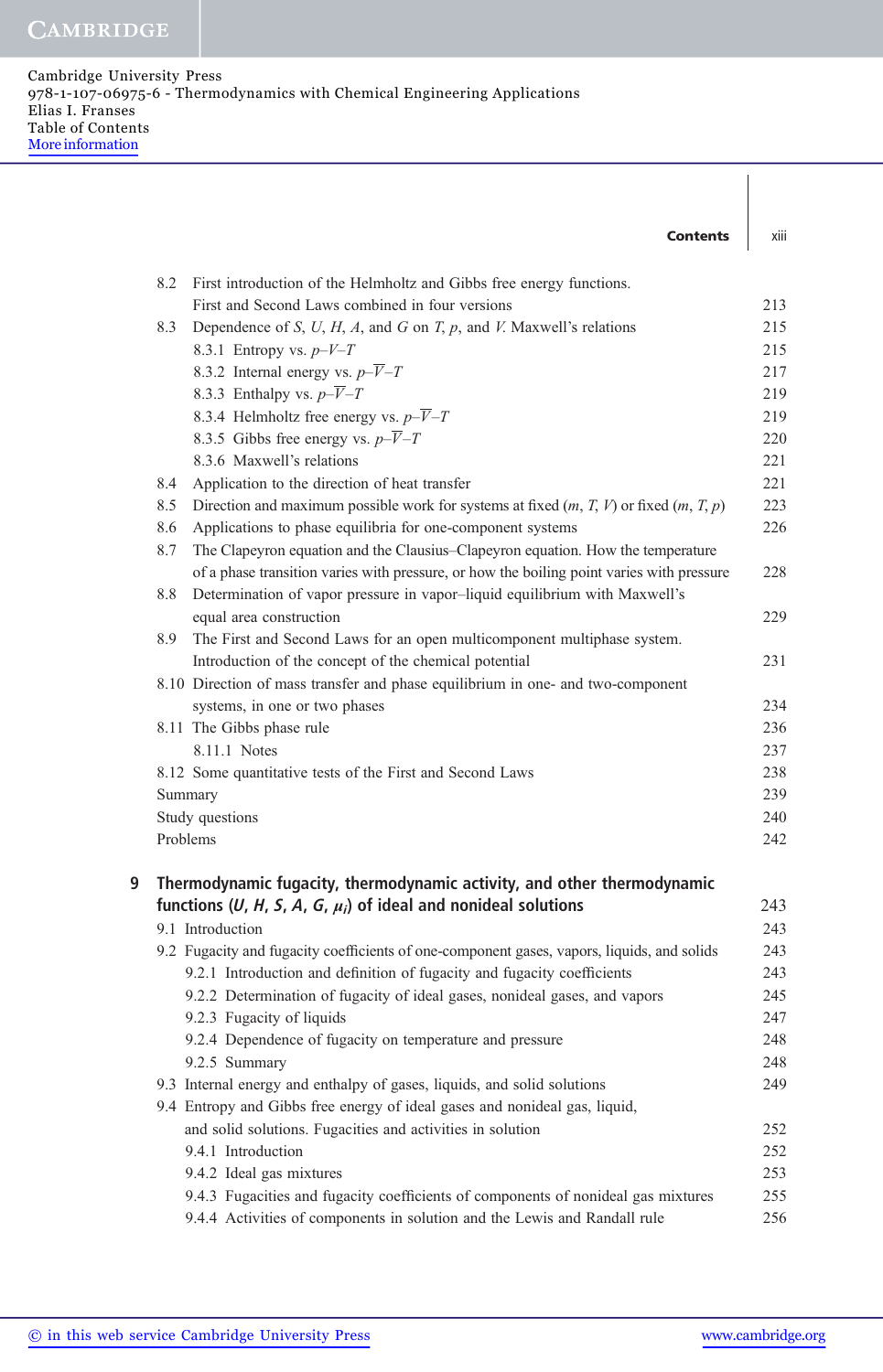### **Contents**

|    | 9.4.5 Liquid or solid solutions                                                             | 257 |
|----|---------------------------------------------------------------------------------------------|-----|
|    | 9.4.6 New formulations of chemical potential equations in terms of fugacities or activities | 258 |
|    | 9.4.7 Summary                                                                               | 259 |
|    | 9.5 Phase separation in nonideal solutions                                                  | 259 |
|    | 9.5.1 Introduction and solution models                                                      | 259 |
|    | 9.5.2 General conditions for phase separation. Spinodals and binodals                       | 261 |
|    | 9.5.3 Application to the regular solution model and other solution models                   | 263 |
|    | 9.5.4 Application to binary temperature–composition phase diagrams                          | 265 |
|    | 9.5.5 Application to ternary systems and to ternary isothermal phase diagrams               | 266 |
|    | Summary                                                                                     | 270 |
|    | Study questions                                                                             | 271 |
|    | Problems                                                                                    | 272 |
| 10 | Vapor-liquid equilibria with applications to distillation                                   | 274 |
|    | 10.1 Introduction                                                                           | 274 |
|    | 10.2 Vapor-liquid equilibria for ideal liquid solutions, ideal vapor solutions,             |     |
|    | and low pressures. Raoult's law                                                             | 276 |
|    | 10.2.1 Derivation of the general equations for two components                               | 276 |
|    | 10.2.2 Calculations of bubble-point and dew-point curves for two components                 | 279 |
|    | 10.2.3 Extension to three or more components                                                | 285 |
|    | 10.3 Vapor-liquid equilibrium for nonideal solutions at any pressure                        | 286 |
|    | 10.3.1 General equations for two components                                                 | 286 |
|    | 10.3.2 Calculations of bubble-point and dew-point curves                                    | 287 |
|    | 10.3.3 Azeotropy effects                                                                    | 290 |
|    | 10.3.4 Effects of liquid-liquid phase separation                                            | 293 |
|    | 10.3.5 Extension to three or more components                                                | 294 |
|    | Summary                                                                                     | 295 |
|    | Study questions                                                                             | 295 |
|    | Problems                                                                                    | 296 |
| 11 | Gas-liquid equilibria and applications to gas absorption or desorption                      | 298 |
|    | 11.1 Introduction                                                                           | 298 |
|    | 11.2 Gas-liquid equilibria for ideal solutions. Henry's law                                 | 299 |
|    | 11.2.1 General equations for two-component systems                                          | 299 |
|    | 11.2.2 Calculations of bubble and dew points and of solubilities                            | 301 |
|    | 11.3 Gas-liquid equilibria for nonideal solutions                                           | 303 |
|    | 11.3.1 Formulation with activities and fugacities                                           | 303 |
|    | 11.3.2 Further discussion of the $CO2-H2O$ system. Comparison of two methods                |     |
|    | for describing liquid solutions                                                             | 304 |
|    | 11.4 Extension to three or more components                                                  | 305 |
|    | Summary                                                                                     | 305 |
|    | Study questions                                                                             | 306 |
|    | Problems                                                                                    | 306 |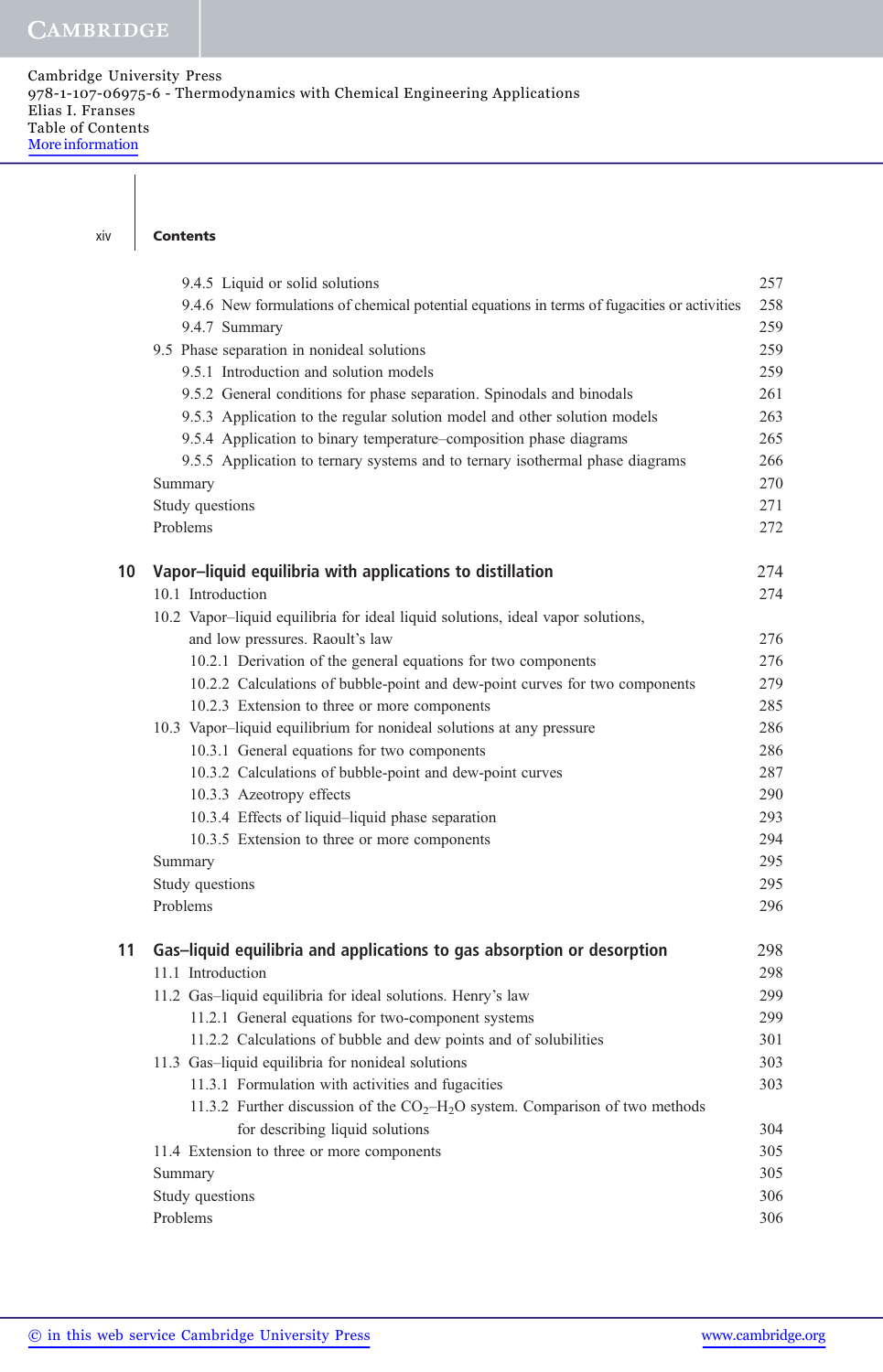|    | <b>Contents</b>                                                                                    | XV  |
|----|----------------------------------------------------------------------------------------------------|-----|
| 12 | Applications to liquid-liquid equilibria and liquid-liquid extraction                              | 307 |
|    | 12.1 Introduction                                                                                  | 307 |
|    | 12.2 Three components with one liquid solute                                                       | 309 |
|    | 12.3 Three components with one non-liquid solute                                                   | 310 |
|    | 12.4 Implications and applications to liquid-liquid extraction                                     | 311 |
|    | 12.5 Two or more solutes                                                                           | 312 |
|    | Summary                                                                                            | 312 |
|    | Study questions                                                                                    | 313 |
|    | Problems                                                                                           | 313 |
| 13 | Osmosis, osmotic pressure, osmotic equilibrium, and reverse osmosis                                | 315 |
|    | 13.1 Introduction                                                                                  | 315 |
|    | 13.2 Origins and derivation of osmotic pressure for one or more solutes                            | 315 |
|    | 13.3 Applications to determining salt dissociation in electrolytes, molecular masses               |     |
|    | of polymer solutes, and solution nonideality parameters                                            | 319 |
|    | 13.3.1 Electrolytes                                                                                | 319 |
|    | 13.3.2 Polymers                                                                                    | 319 |
|    | 13.3.3 Determination of number-average molecular mass by osmometry                                 | 320 |
|    | 13.3.4 Solution nonideality parameters                                                             | 321 |
|    | 13.4 Reverse osmosis applications. Water purification                                              | 322 |
|    | Summary                                                                                            | 323 |
|    | Study questions                                                                                    | 324 |
|    | Problems                                                                                           | 324 |
| 14 | The Third Law and the molecular basis of the Second and Third Laws                                 | 325 |
|    | 14.1 Introduction                                                                                  | 325 |
|    | 14.2 The experimental and classical thermodynamic basis of the Third Law                           |     |
|    | and of the absolute entropy                                                                        | 327 |
|    | 14.3 Various statements of the Third Law of thermodynamics                                         | 328 |
|    | 14.4 Some key concepts of classical and quantum statistical mechanics and thermodynamics           | 329 |
|    | 14.4.1 Microcanonical ensemble<br>14.4.2 Canonical ensemble                                        | 331 |
|    | 14.5 Connections of statistical mechanics and thermodynamics with classical                        | 331 |
|    |                                                                                                    | 334 |
|    | thermodynamics<br>14.6 Molecular and statistical interpretation of thermodynamic concepts and laws | 336 |
|    | Summary                                                                                            | 338 |
|    | Study questions                                                                                    | 338 |
|    | Problems                                                                                           | 339 |
|    |                                                                                                    |     |
| 15 | Some special implications and applications of the First and Second Laws                            | 341 |
|    | 15.1 Introduction                                                                                  | 341 |
|    | 15.2 The Gibbs-Duhem equations and conditions for thermodynamic consistency                        |     |
|    | of experimental data                                                                               | 341 |

 $\mathsf{l}$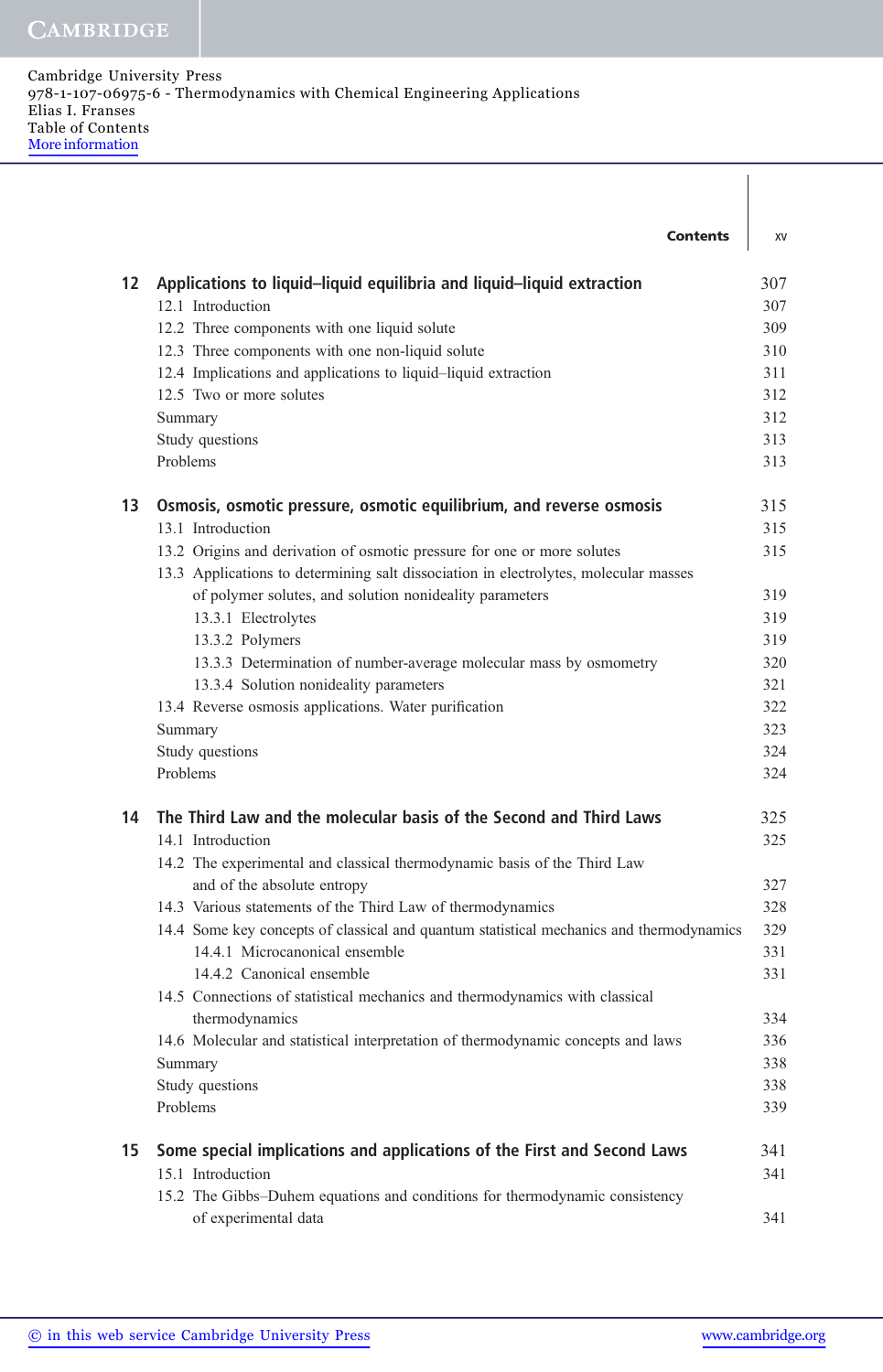#### xvi Contents

|    | 15.2.1 Introduction                                                                                | 341 |  |
|----|----------------------------------------------------------------------------------------------------|-----|--|
|    | 15.2.2 The main form of the Gibbs-Duhem equation                                                   | 342 |  |
|    | 15.2.3 Other Gibbs-Duhem equations for partial molar properties                                    | 344 |  |
|    | 15.2.4 The Gibbs-Duhem equations for activity coefficients of components                           |     |  |
|    | in liquid solutions                                                                                | 345 |  |
|    | 15.2.5 The Gibbs-Duhem equations for biphasic systems with a fluid interface                       |     |  |
|    | and the Gibbs adsorption isotherm                                                                  | 347 |  |
|    | 15.3 Vapor pressure of a solution with a non-volatile solute. Applications to the                  |     |  |
|    | determination of mole fractions, molecular weights, activity coefficients,                         |     |  |
|    | and binary phase diagrams                                                                          | 349 |  |
|    | 15.4 Boiling point elevation for a solvent with a non-volatile solute. Ebullioscopy                | 352 |  |
|    | 15.5 Freezing point (or melting point) depression. Cryoscopy                                       | 354 |  |
|    | 15.6 Predictions of the solubility of a solid in an ideal liquid solution                          | 354 |  |
|    | Summary                                                                                            | 356 |  |
|    | Study questions                                                                                    | 356 |  |
|    | Problems                                                                                           | 357 |  |
| 16 | Chemical reaction equilibria. One reaction                                                         | 358 |  |
|    | Introduction<br>16.1                                                                               | 358 |  |
|    | 16.2<br>Reaction equilibrium vs. reaction kinetics                                                 | 360 |  |
|    | 16.3<br>Stoichiometry and atom balances                                                            | 362 |  |
|    | 16.4<br>The equilibrium extent of a chemical reaction                                              | 363 |  |
|    | 16.5<br>Enthalpy changes, $\Delta H^{\circ}(T)$ of a chemical reaction. Standard heats of reaction | 364 |  |
|    | 16.6<br>The temperature dependence of $\Delta H^{\circ}(T)$                                        | 366 |  |
|    | Calculation of the "adiabatic reactor temperature" or "adiabatic flame<br>16.7                     |     |  |
|    | temperature"                                                                                       | 368 |  |
|    | Implications for the operation and design of internal combustion engines<br>16.8                   | 371 |  |
|    | 16.9<br>Thermodynamic prediction of the direction of a chemical reaction and of the                |     |  |
|    | equilibrium extent of a chemical reaction                                                          | 372 |  |
|    | 16.10 The standard Gibbs free energy change for a reaction and definition of the                   |     |  |
|    | equilibrium constant for gas-phase reactions                                                       | 374 |  |
|    | 16.11 The temperature dependence of the reaction equilibrium constant                              | 377 |  |
|    | 16.12 Reaction equilibria for gas-phase reactions. Examples for ideal or nonideal                  |     |  |
|    | gas mixtures                                                                                       | 380 |  |
|    | 16.12.1 Introduction                                                                               | 380 |  |
|    | 16.12.2 Ideal gas-phase solutions. Effects of the reaction pressure, the initial                   |     |  |
|    | number of moles, and the presence of inert gas components                                          | 381 |  |
|    | 16.12.3 Reaction equilibria for nonideal gas mixtures                                              | 387 |  |
|    | 16.13 Reaction equilibria for liquid-phase and other homogeneous reactions                         | 388 |  |
|    | 16.14 Reaction equilibria of heterogeneous reactions                                               | 392 |  |
|    | Summary                                                                                            | 394 |  |
|    | Study questions                                                                                    | 395 |  |
|    | Problems                                                                                           | 396 |  |